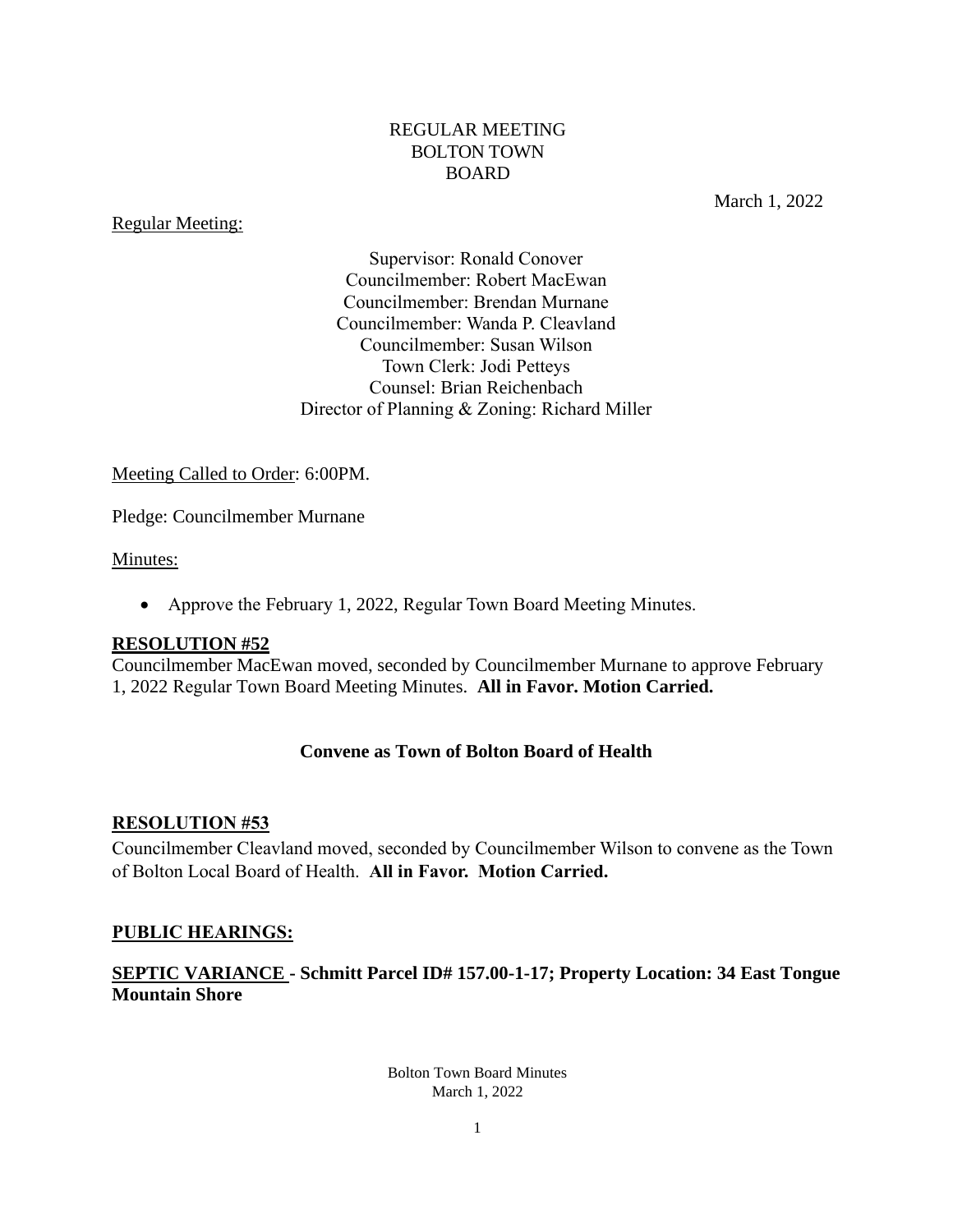Variance sought for installation of a new septic system at the above referenced parcel. The existing site soil conditions and limited area available to the applicant demonstrate that neither a conventional wastewater system nor an enhanced treatment unit can be feasibly placed on the property and utilized in a safe and effective manner. It is proposed to install a new septic tank followed by a small, packaged pump station. The septic tank and pump station would be installed generally in the same location as the existing septic tank. The new leaching system is proposed as an "Eljen" system which meets NSF 40 technology for residential treatment. As Town Engineer I, Richard Miller P.E., would recommend approving the proposed new septic system.

In accordance with Resolution #186 set forth by the Town Board on September 1, 2009 Local Board of Health review is required for a septic system upgrade. The following variances are sought:

- 1. Horizontal separation from Lake George to septic tank/pump tank, 50 feet required, 45 feet existing, 40 feet proposed.
- 2. Horizontal separation from Lake George to limits of fill, 200 feet required, 45 feet existing, 52 feet proposed.
- 3. Vertical separation from bedrock to fill or built-up system, 5 feet required, existing unknown, 2 feet proposed.
- Resolution to close the Public Hearing

# **RESOLUTION #54**

Councilmember Murnane moved, seconded by Councilmember MacEwan to close the Public Hearing. **All in Favor. Motion Carried.**

Tom Jarrett of Jarrett Engineering presented the following for the Schmitt Parcel ID# 157.00-1-17 & Franz Parcel ID# 157.00-1-18 variance requests:

- He detailed the plans to the Board.
- Both parcels are 3 bedroom residences.
- This is a very steep area.
- They are proposing an Elgin system which is a passive technology that is NSF40 certified system.
- These are both seasonal residences.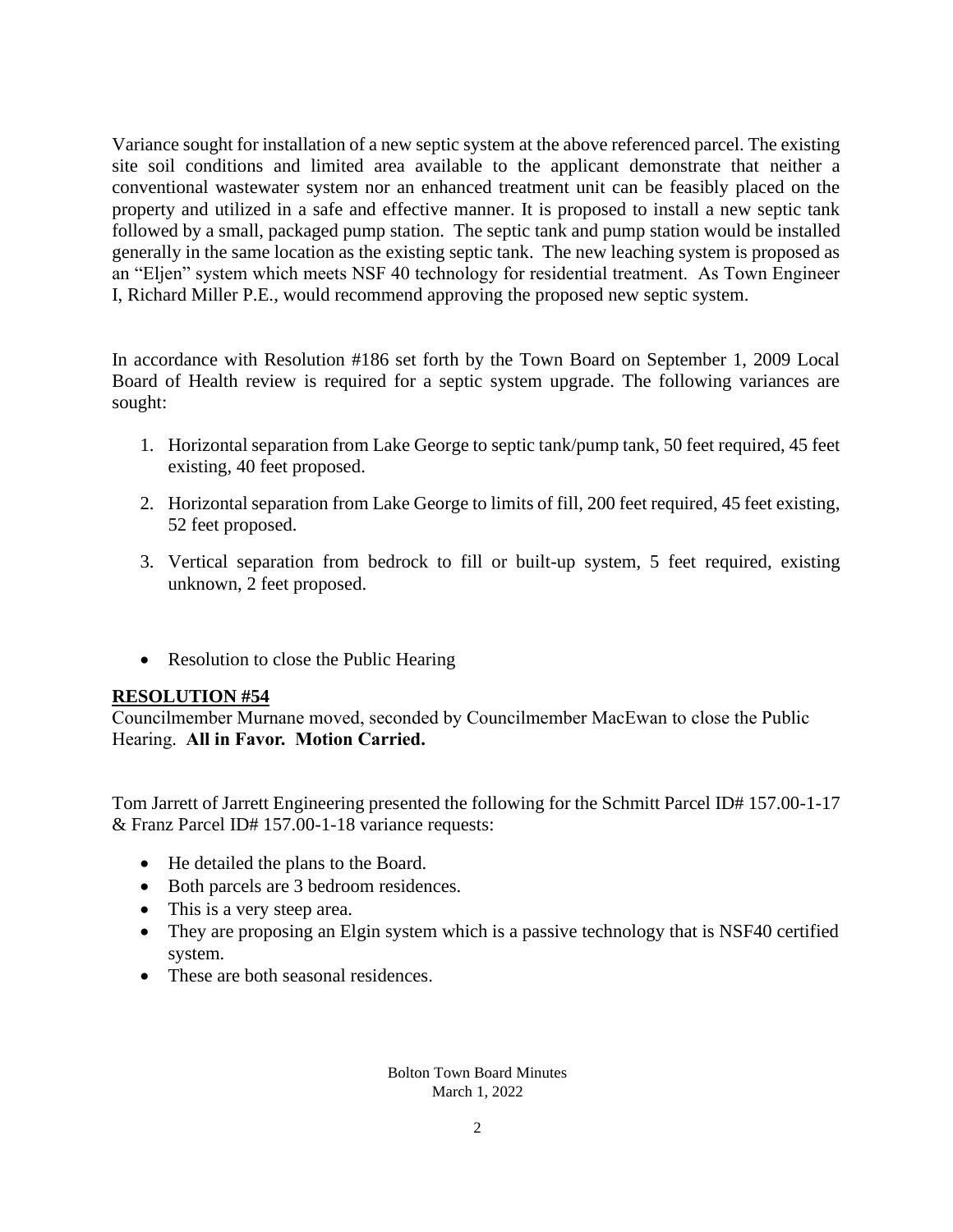- They are putting pump station septic tanks in the location of the existing tanks and pump stations.
- The Franz system is under their porch.

Councilmember Cleavland asked if the tanks could be pumped. Mr. Jarrett replied yes.

Supervisor Conover inquired about the alarm systems. Mr. Jarrett explained that there was a normal highwater alarm and a second alarm which alerts the homeowner and shuts off the water to the properties.

Councilmember Cleavland asked if both parties drew water from the lake as opposed to using wells. Mr. Jarrett replied that this was correct.

Supervisor Conover asked if anything being replaced would be abandoned. Mr. Jarrett replied yes, and they would be filled in.

• Resolution establishing Town of Bolton as Lead Agency.

# **RESOLUTION #55**

Councilmember Wilson moved, seconded by Councilmember Cleavland to declare the Bolton Town Board as Lead Agency under SEQRA for the proposed septic variances for Schmitt Parcel ID# 157.00-1-17; Property Location: 34 East Tongue Mountain Shore. **All in Favor. Motion Carried.**

• Resolution regarding SEQRA & LWRP determinations.

# SEQRA

- 1. Do any of the Board Members have concerns with any of the items listed 1 through 20 in Part 1, on the SEQRA Form as submitted by the applicant? No
- 2. Will the proposed action impact any of the items listed 1 through 11 in Part 2 of the SEQRA Form? No
- 3. Do the Board Members agree that this project will result in no adverse impacts on the environment; and therefore, an environmental impact statement need not be prepared? Yes

# LWRP

Do any of the Board Members have concerns with any of the items listed in Part C., 1 through 3 of the LWRP Waterfront Assessment Form. No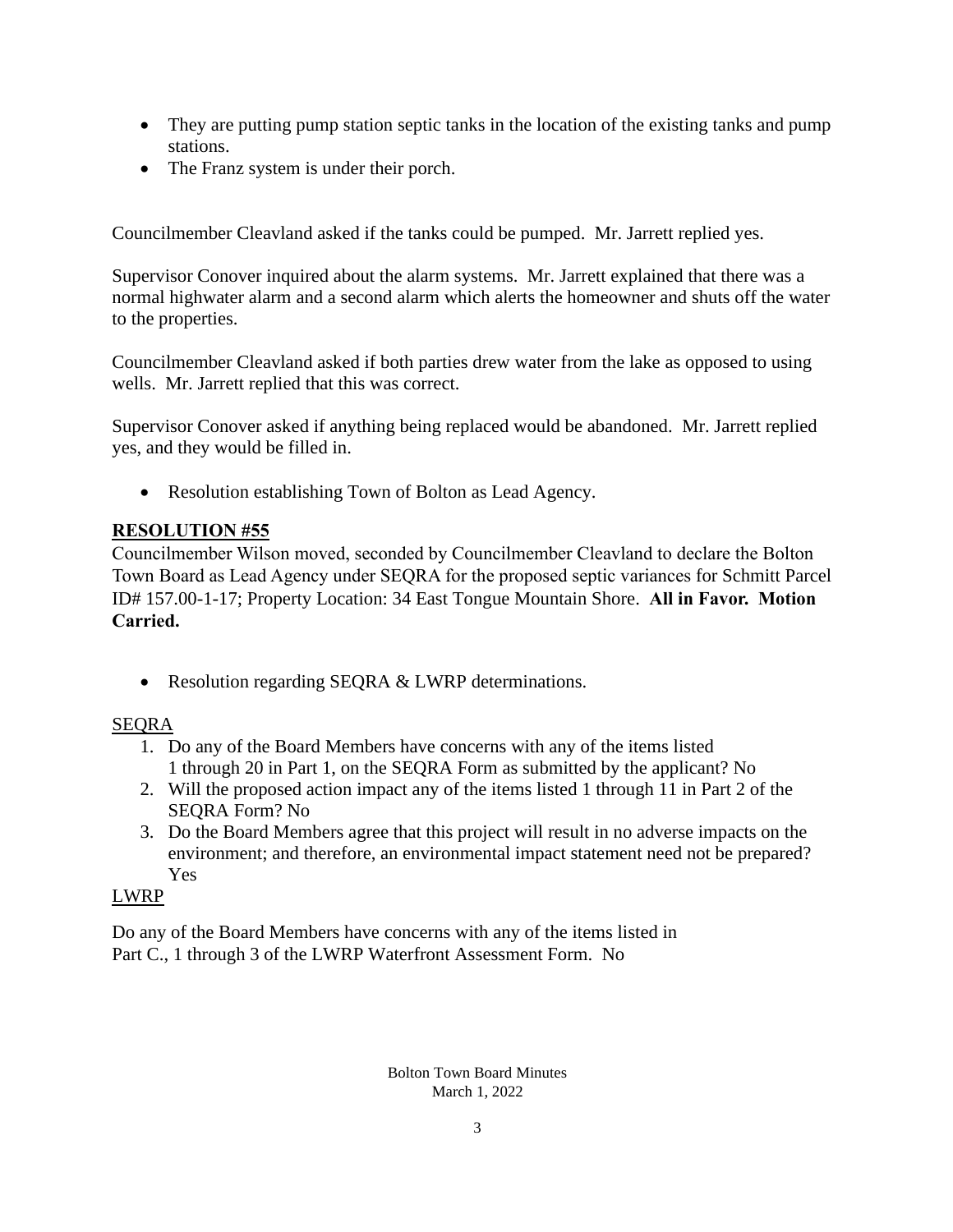Based upon the materials submitted and accepted as part of the record, our findings are as follows:

- A. The Applicant's SEQRA & LWRP submissions, and our analysis of the issues presented, demonstrates that there are no significant environmental impacts or concerns, and it is hereby determined that the action to be taken is consistent with the Town of Bolton Local Waterfront Revitalization Program policies and standards.
- B. The applicant has provided clear and complete responses to issues recited in the SEQRA questionnaire and based upon all information reviewed by this lead agency in its SEQRA analysis, including a thorough "hard look" and consideration of the applicant's entire submission, and upon all board and public comments received, it is appropriate in the opinion of this lead agency to make a finding that the proposed action will result in no adverse environmental impacts and that any identified adverse environmental impacts will not be significant, or where identified, are sufficiently mitigated by virtue of the conditions imposed in granting approval.

# **RESOLUTION #56**

Councilmember Wilson moved, seconded by Councilmember Cleavland to make a negative declaration with regard to SEQRA & LWRP for the installation of a new septic system, for John and Schmitt Parcel ID# 157.00-1-17; Property Location: 34 East Tongue Mountain Shore. **All in Favor. Motion Carried.**

• Resolution for the proposed variances installation of a new septic system for John and Schmitt Parcel ID# 157.00-1-17; Property Location: 34 East Tongue Mountain Shore.

# **RESOLUTION #57**

Councilmember Wilson moved, seconded by Councilmember Murnane having declared the Bolton Local Board of Health as Lead Agency, held a public hearing, made a Negative Declaration for the SEQRA Application and a positive determination of consistency for the LWRP Application, , I make a motion to approve this variance for the installation of a new Eljen wastewater treatment system as Parcel ID # 157.00-1-17 and approved by Richard Miller, PE Director of Planning and Zoning with the following conditions:

- 1. There shall be no water conditioners, garbage disposals or jacuzzi tubs installed in the structure.
- 2. All currently existing septic components shall be removed.

**All in Favor. Motion Carried.**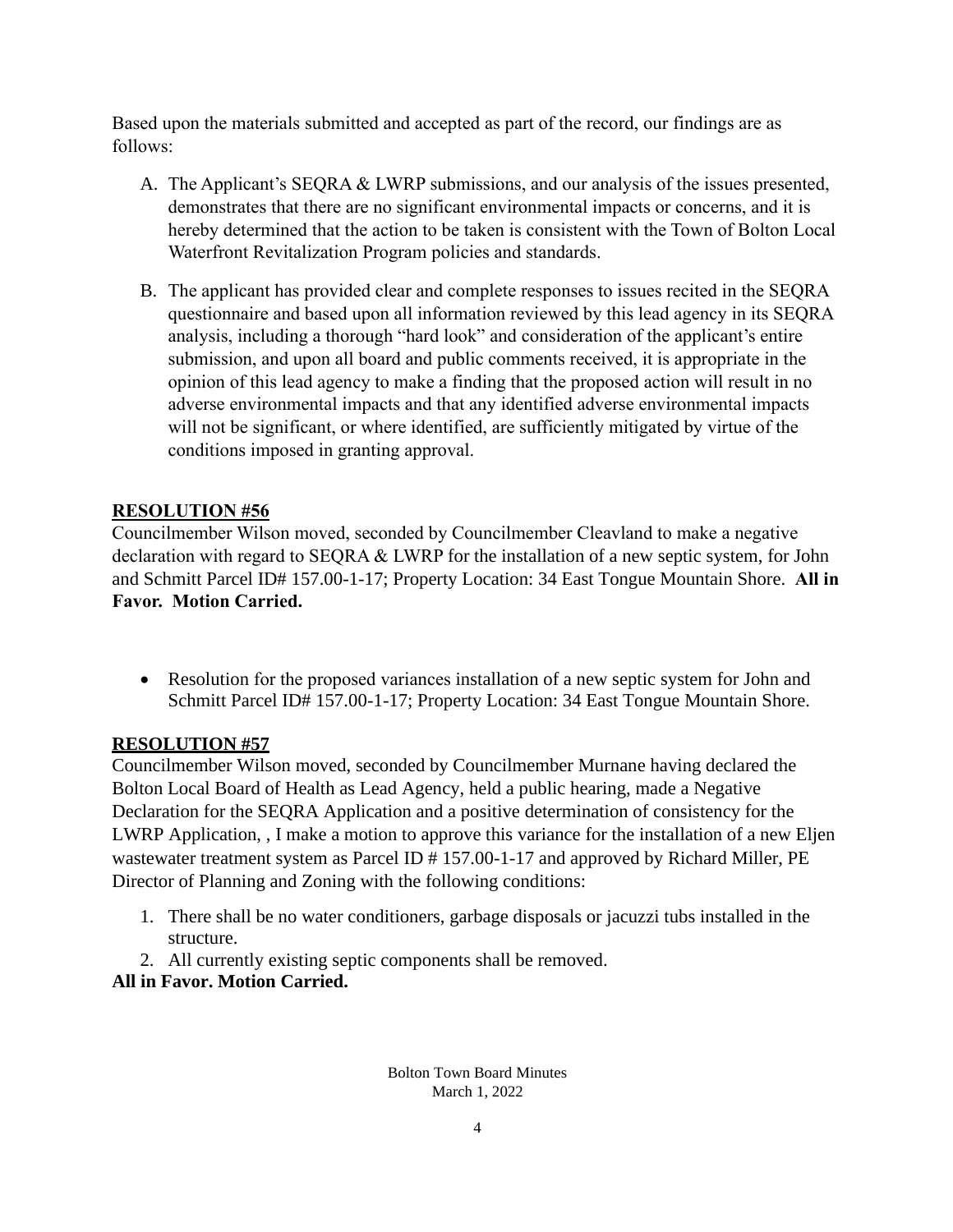# **SEPTIC VARIANCE** - **Franz Parcel ID# 157.00-1-18; Property Location: 35 East Tongue Mountain Shore**

Variance sought for installation of a new septic system at the above referenced parcel. The existing site soil conditions and limited area available to the applicant demonstrate that neither a conventional wastewater system nor an enhanced treatment unit can be feasibly placed on the property and utilized in a safe and effective manner. It is proposed to install a new septic tank followed by a small, packaged pump station. The septic tank and pump station would be installed generally in the same location as the existing septic tank. The new leaching system is proposed as an "Eljen" system which meets NSF 40 technology for residential treatment. As Town Engineer I, Richard Miller P.E., would recommend approving the proposed new septic system.

In accordance with Resolution #186 set forth by the Town Board on September 1, 2009 Local Board of Health review is required for a septic system upgrade. The following variances are sought:

- 1. Horizontal separation from Lake George to septic tank/pump tank, 50 feet required, 13 feet existing, 10 feet proposed.
- **2.** Vertical separation from bedrock to fill or built-up system, 5 feet required, existing unknown, 2 feet proposed.
- Resolution to close the Public Hearing

# **RESOLUTION #58**

Councilmember Murnane moved, seconded by Councilmember Cleavland to close the Public Hearing. **All in Favor. Motion Carried.**

• Resolution establishing Town of Bolton as Lead Agency.

# **RESOLUTION #59**

Councilmember MacEwan moved, seconded by Councilmember Murnane to declare the Bolton Town Board as Lead Agency under SEQRA for the proposed new septic variances for Franz Parcel ID# 157.00-1-18; Property Location: 35 East Tongue Mountain Shore. **All in Favor. Motion Carried.**

• Resolution regarding SEQRA & LWRP determinations.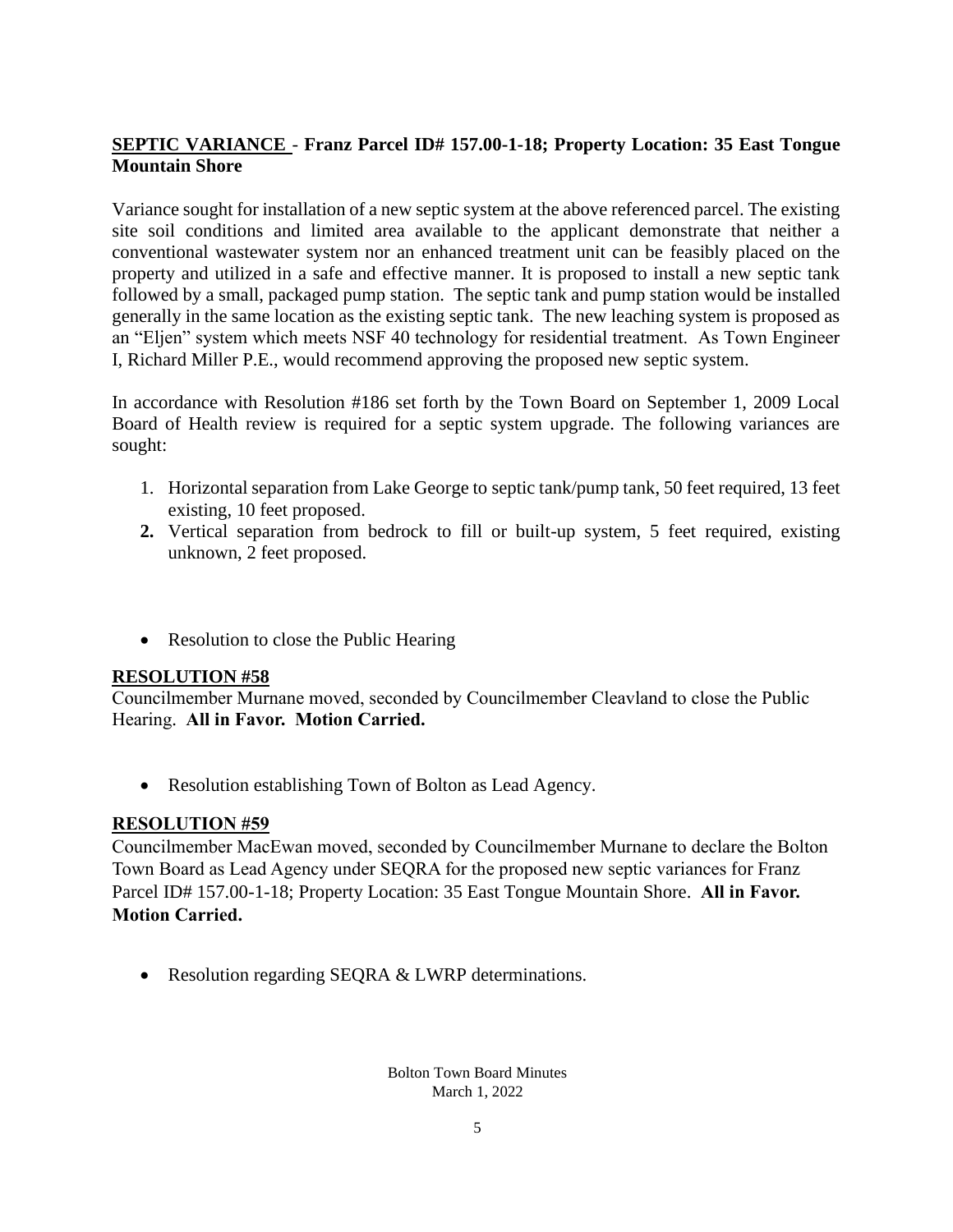# SEQRA

- 1. Do any of the Board Members have concerns with any of the items listed 1 through 20 in Part 1, on the SEQRA Form as submitted by the applicant? No
- 2. Will the proposed action impact any of the items listed 1 through 11 in Part 2 of the SEQRA Form? No
- 3. Do the Board Members agree that this project will result in no adverse impacts on the environment; and therefore, an environmental impact statement need not be prepared? Yes

# LWRP

Do any of the Board Members have concerns with any of the items listed in Part C., 1 through 3 of the LWRP Waterfront Assessment Form. No

Based upon the materials submitted and accepted as part of the record, our findings are as follows:

- A. The Applicant's SEQRA & LWRP submissions, and our analysis of the issues presented, demonstrates that there are no significant environmental impacts or concerns, and it is hereby determined that the action to be taken is consistent with the Town of Bolton Local Waterfront Revitalization Program policies and standards.
- B. The applicant has provided clear and complete responses to issues recited in the SEQRA questionnaire and based upon all information reviewed by this lead agency in its SEQRA analysis, including a thorough "hard look" and consideration of the applicant's entire submission, and upon all board and public comments received, it is appropriate in the opinion of this lead agency to make a finding that the proposed action will result in no adverse environmental impacts and that any identified adverse environmental impacts will not be significant, or where identified, are sufficiently mitigated by virtue of the conditions imposed in granting approval.

# **RESOLUTION #60**

Councilmember Wilson moved, seconded by Councilmember Cleavland to make a negative declaration with regard to SEQRA & LWRP for a new septic system, for Franz Parcel ID# 157.00-1-18; Property Location: 35 East Tongue Mountain Shore. **All in Favor. Motion Carried.**

• Resolution for the proposed variances to replace and upgrade current septic system for Franz Parcel ID# 157.00-1-18; Property Location: 35 East Tongue Mountain Shore.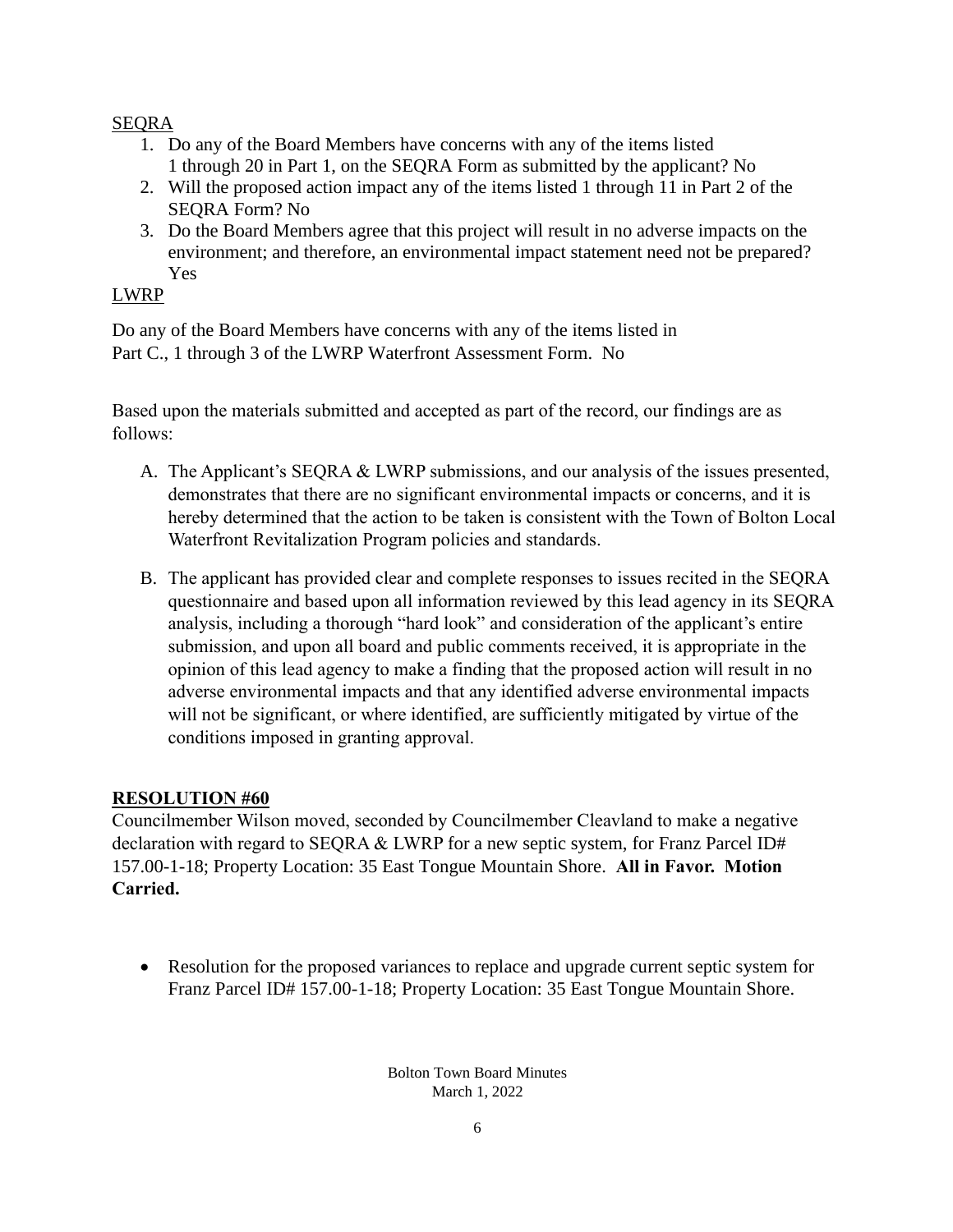Councilmember Wilson moved, seconded by Councilmember Murnane having declared the Bolton Local Board of Health as Lead Agency, held a public hearing, made a Negative Declaration for the SEQRA Application and a positive determination of consistency for the LWRP Application, I make a motion to approve this variance for the installation of a new Eljen wastewater treatment system on Parcel ID # 157.00-1-18 as approved by Richard Miller, PE Director of Planning and Zoning with the following conditions:

- 1. There shall be no water conditioners, garbage disposals or jacuzzi tubs installed in the structure.
- 2. All currently existing septic components shall be removed.

## **All in Favor. Motion Carried.**

# **SEPTIC VARIANCE – Ayers; Parcel ID# 200.14-1-10 – Property Location: 144 Cotton Point Road**

Variance sought for installation of a new septic system at the above referenced parcel. The existing site soil conditions and limited area available to the applicant demonstrate that neither a conventional wastewater system nor an enhanced treatment unit can be feasibly placed on the property and utilized in a safe and effective manner. It is proposed to install two 2,000 gallon holding tanks and alarm system. As Town Engineer I, Richard Miller P.E. would recommend approving the proposed new septic system.

# **Public Hearing:**

In accordance with Resolution #186 set forth by the Town Board on September 1, 2009 Local Board of Health review is required for a septic system upgrade. The following variances are sought:

- 1. Horizontal separation from house to holding tank, 10 feet required, 9 feet 3.8 inches proposed.
- 2. Installation of two 2,000 gallon holding tanks and alarm system.
- Resolution to close the Public Hearing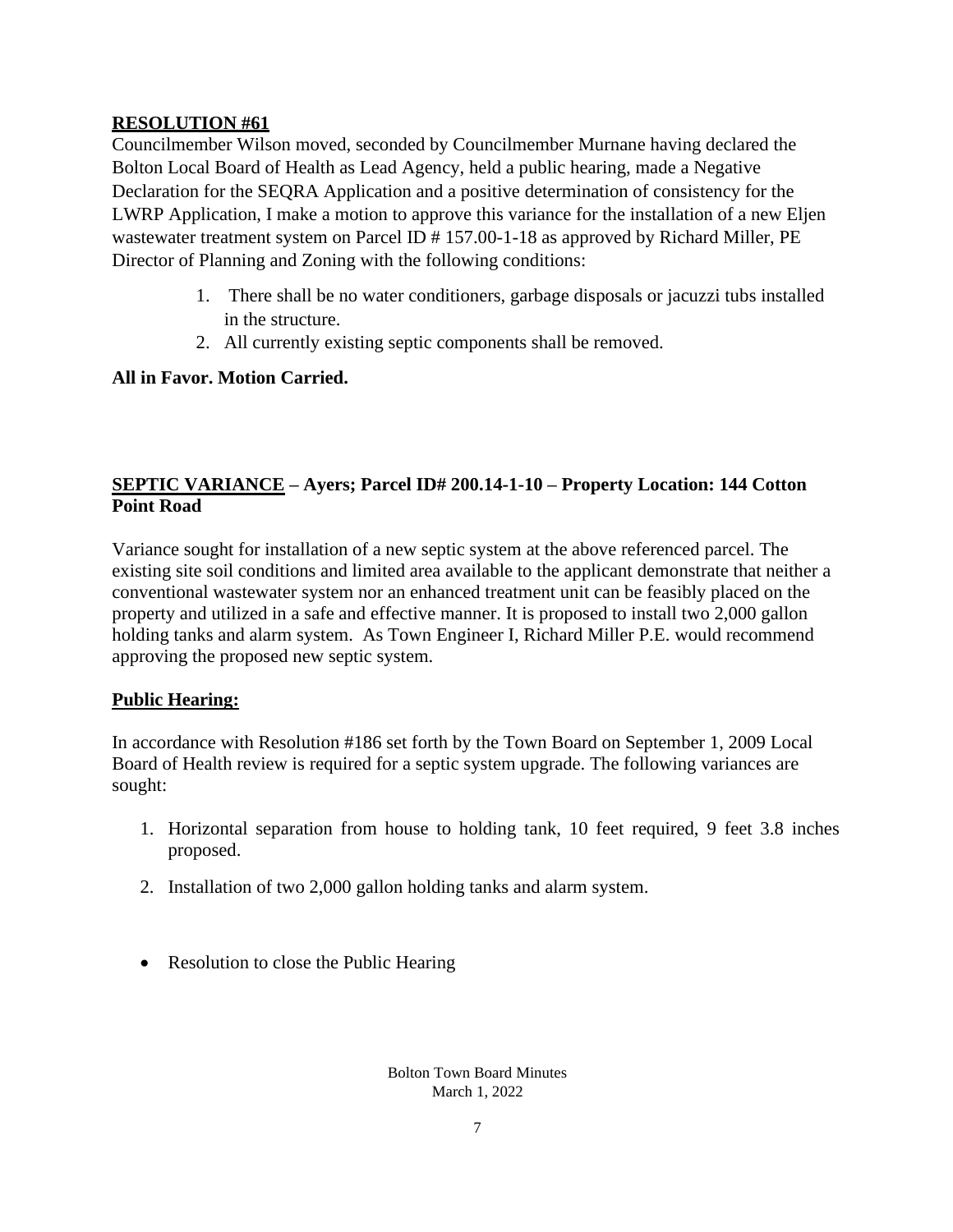Councilmember MacEwan moved, seconded by Councilmember Murnane to close the Public Hearing. **All in Favor. Motion Carried.**

• Resolution establishing Town of Bolton as Lead Agency.

# **RESOLUTION #63**

Councilmember Wilson moved, seconded by Councilmember Murnane to declare the Bolton Town Board as Lead Agency under SEQRA for the proposed new septic variances for Ayers; Parcel ID# 200.14-1-10 – Property Location: 144 Cotton Point Road. **All in Favor. Motion Carried.**

• Resolution regarding SEQRA & LWRP determinations.

# SEQRA

- 1. Do any of the Board Members have concerns with any of the items listed 1 through 20 in Part 1, on the SEQRA Form as submitted by the applicant? No
- 2. Will the proposed action impact any of the items listed 1 through 11 in Part 2 of the SEQRA Form? No
- 3. Do the Board Members agree that this project will result in no adverse impacts on the environment; and therefore, an environmental impact statement need not be prepared? Yes

# LWRP

Do any of the Board Members have concerns with any of the items listed in Part C., 1 through 3 of the LWRP Waterfront Assessment Form. No

Based upon the materials submitted and accepted as part of the record, our findings are as follows:

- A. The Applicant's SEQRA & LWRP submissions, and our analysis of the issues presented, demonstrates that there are no significant environmental impacts or concerns, and it is hereby determined that the action to be taken is consistent with the Town of Bolton Local Waterfront Revitalization Program policies and standards.
- B. The applicant has provided clear and complete responses to issues recited in the SEQRA questionnaire and based upon all information reviewed by this lead agency in its SEQRA analysis, including a thorough "hard look" and consideration of the applicant's entire submission, and upon all board and public comments received, it is appropriate in the opinion of this lead agency to make a finding that the proposed action will result in no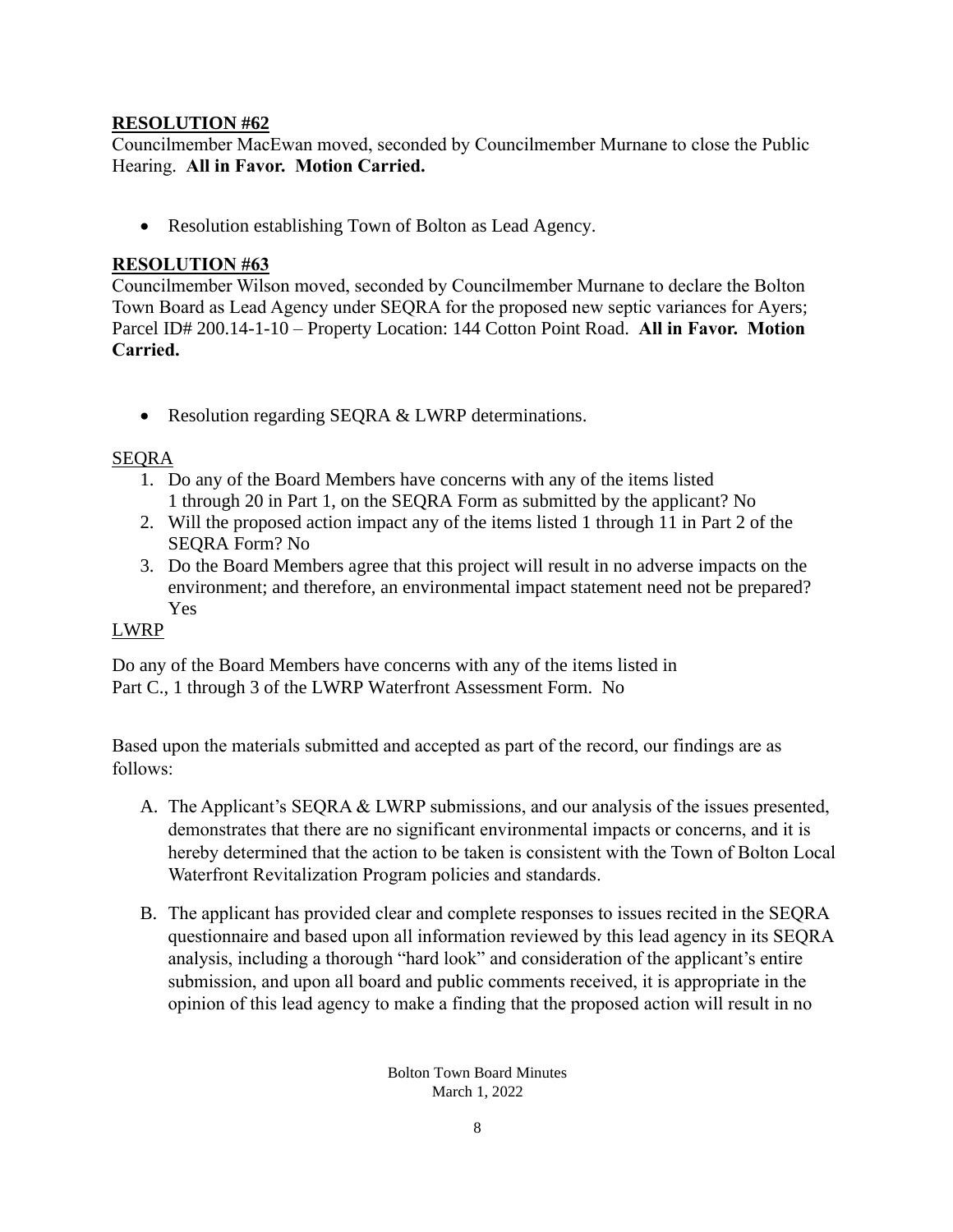adverse environmental impacts and that any identified adverse environmental impacts will not be significant, or where identified, are sufficiently mitigated by virtue of the conditions imposed in granting approval.

### **RESOLUTION #64**

Councilmember Wilson moved, seconded by Councilmember Murnane to make a negative declaration with regard to SEQRA & LWRP for the new septic system, for Ayers; Parcel ID# 200.14-1-10 – Property Location: 144 Cotton Point Road. **All in Favor. Motion Carried.**

• Resolution for the proposed variances to replace and upgrade current septic system for Ayers; Parcel ID# 200.14-1-10 – Property Location: 144 Cotton Point Road.

## **RESOLUTION #65**

Councilmember Wilson moved, seconded by Councilmember MacEwan having declared the Bolton Local Board of Health as Lead Agency, held a public hearing, made a Negative Declaration for the SEQRA Application and a positive determination of consistency for the LWRP Application, , I make a motion to approve this variance for the installation of two 2,000 gallon holding tanks on Parcel ID #200.14-1-10 as approved by Richard Miller, PE Director of Planning and Zoning with the following conditions:

- 1. There shall be no water treatment systems, garbage grinders or jacuzzi tubs installed in the structure.
- 2. All water fixtures shall be converted to low flow type within six months after installation of holding tanks

### **All in Favor. Motion Carried.**

### **Reconvene as the Bolton Town Board**

### **RESOLUTION #66**

Councilmember MacEwan moved, seconded by Councilmember Cleavland to reconvene as the Bolton Town Board. **All in Favor. Motion Carried.**

Public in Attendance: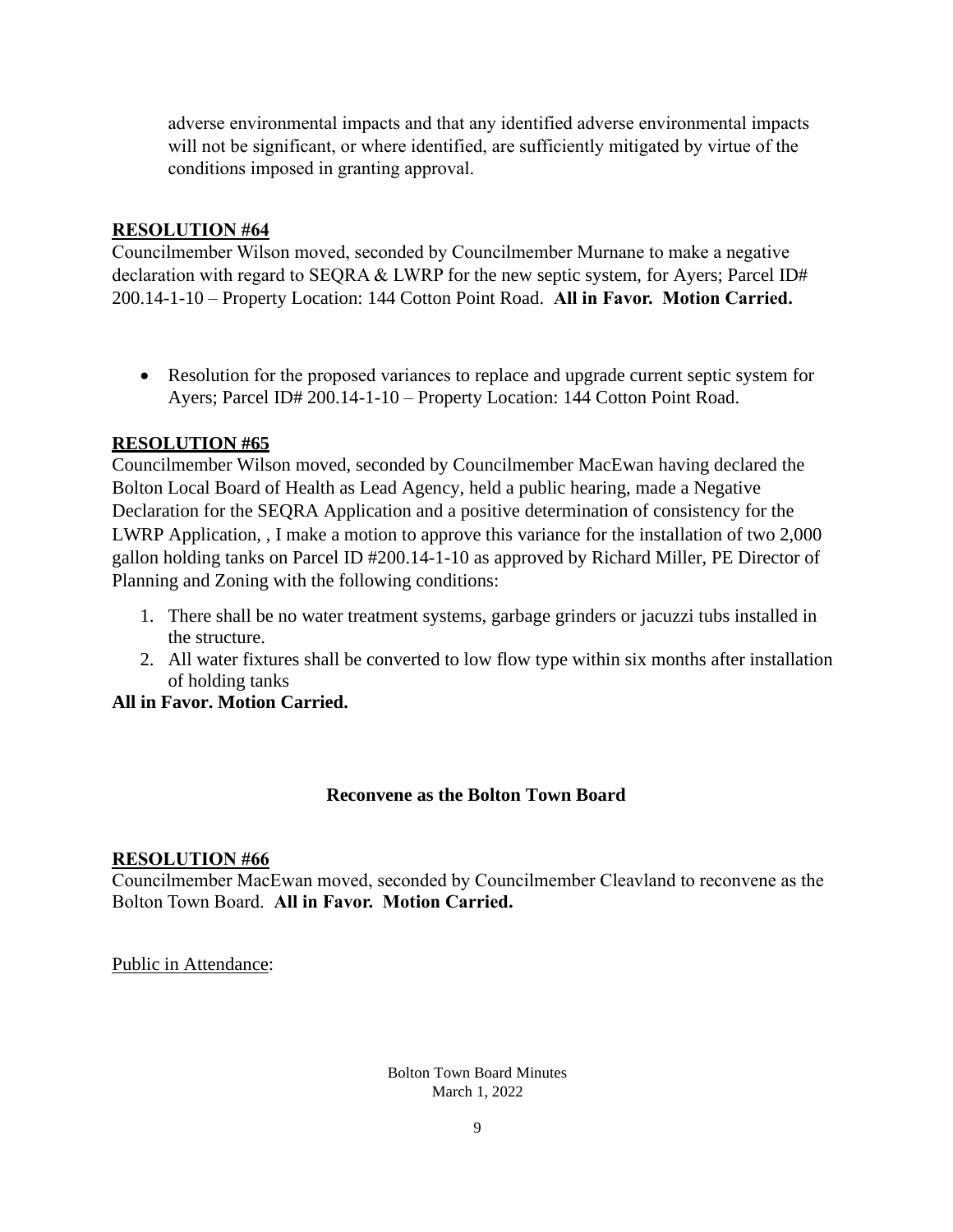## Correspondence:

- Santore's World Famous Fireworks.
- Bolton Chamber Destination Guide.
- NYS DEC SPDES Permit Renewal.
- NYS DOH Monitoring requirements for 2022.
- Village of Lake George regarding the Student Connection Program.
- NYS Department of Public Service regarding Broadband Assessment Program.
- NYS Department of Taxation & Finance Notice of Tentative Special Franchise Full Value.
- The Sembrich thank you for the studio preservation project grant.
- NYS Division of the Budget regarding ARPA funds.
- Warrens County Soil & Water regarding Hydroseeder for Municipal use.
- Rebecca Carpenter regarding neighboring property owner.
- NYS Office of Temporary & Disability Assistance Low Income Household Water Assistance Program.
- Oldenquist Design regarding roof restoration at Historical Society.

### **Committee Reports:**

## **Councilmember Rob MacEwan**

Highway:

 $N/A$ 

### Justice Court:

• During the month of February 2022, Justice Edward G. White collected \$922.00 in fines (check to Town of Bolton # 548) and Justice Joe Connally collected \$2,737.00 (check to Town of Bolton # 524). Total monies forwarded to the Town of Bolton amounted to \$3,659.00. Itemized lists are available in the Court should anyone desire to look them over.

Transfer Station:

- Total for the month: \$4,215.
- Spring Clean Up cards: \$2,876.

Recreation:  $N/A$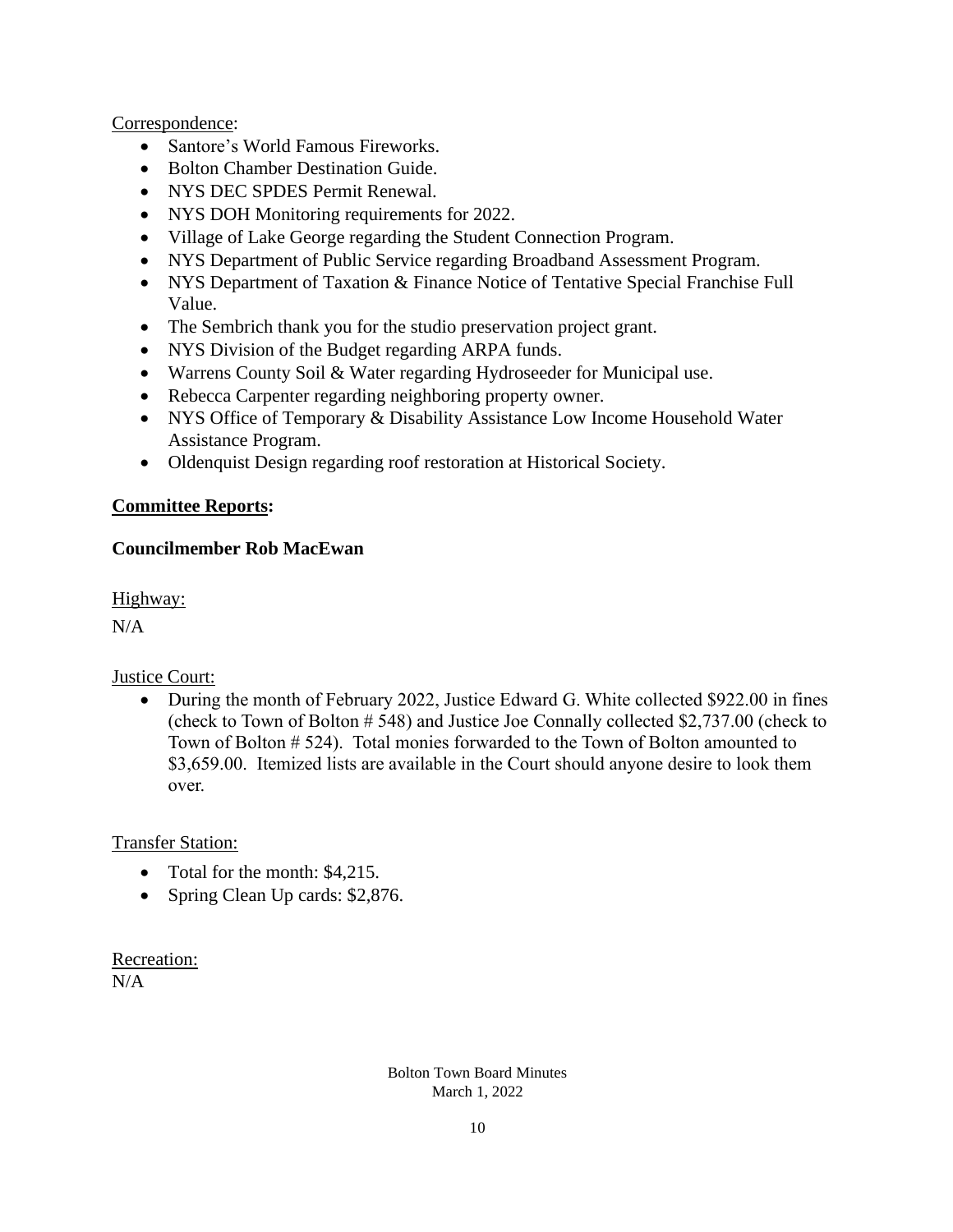EMS: N/A

## **Councilmember Brendan Murnane**

Assessor:  $N/A$ 

Wastewater:

- Total flow for the month 3,536,437 gallons for a daily average of 126,000 gallons.
- We cleaned several tanks around the sewer plant with sewer jet.
- We attended several meetings with Kathy and Mark Suozzo to go over upcoming grants and redesign of the bio reactors.
- Matt assisted parks department with plowing during snowstorms.
- On 2/22 we had our yearly DEC inspection. Everything went well no issues.
- We assisted water department with several water issues.
- We maintained the grounds around the pump stations and plant after several snowstorms.
- We attended several training sessions on the internet.

### Water:

- The total flow to the distribution system for the month of February was 9,820,240 gallons with an average of 363,712 gallons per day.
- The monthly total coliform tests were taken according to the sampling schedule.
- Took Quarterly tests for disinfection biproducts.
- The new monthly Total Organic Carbon tests were taken in accordance with DOH regulations and sampling schedule
- Gathered final readings for multiple properties that were sold.
- Conducted general maintenance and grounds work around the plant and P.R.V. stations.
- Replaced malfunctioning valve actuator control on filter 1
- Sold several Neptune radial meters to replace non-working meters.
- Shoveled out fire hydrants as necessary with snowstorms.
- 2/1- Residential leak at 4944 Lakeshore drive (Ben & Jerry's). Flooded basement. We shut the water off.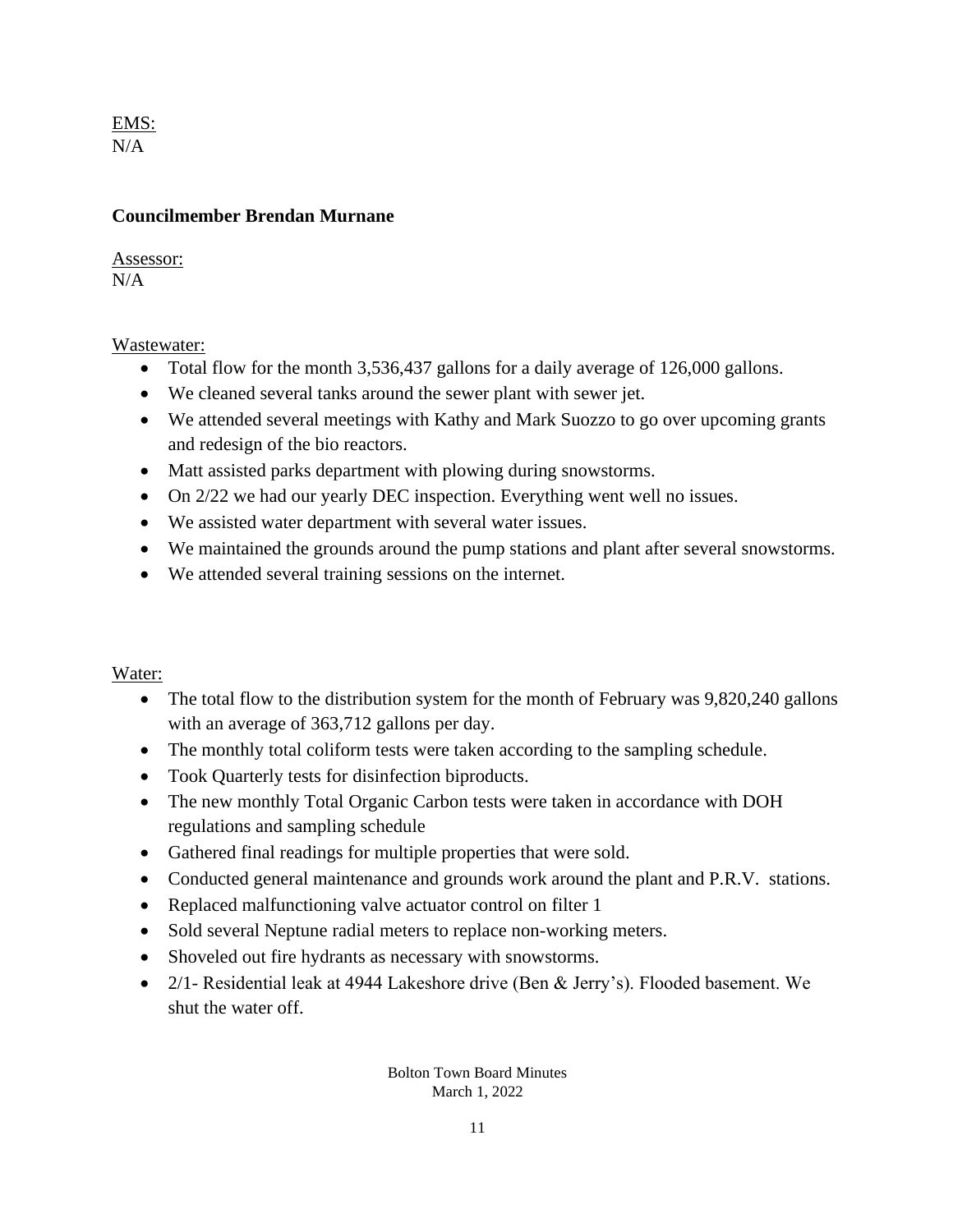- 2/7- Roof of water plant leaking into control room. S&L Roofing looked at roof determined that ice buildup was leading to a pooling of water around the furnace exhaust. Water was leaking in at that point.
- 2/15- Replaced Meter head for town Highway Department water meter. Previous meter was no longer reading because an incompatible Blu-Tower head had been glued onto the Neptune meter body.

## **Councilmember Susan Wilson**

### Planning / Zoning:

• The Planning Office for the month of September collected fees in the amount of \$1,568.00 for various items including Certificates of Compliance, Variances, Short Term Rental Permits, Site Plan Reviews, Stormwater Permits and After the Fact Fees.

## **Councilmember Wanda Cleavland**

Police:

• 31 patrol shifts, 252 reportable activities  $\&$  224 property checks.

Town Clerk:

- 2022 Town & County Tax amount collected year -to -date: \$7,390,779.02
- Total State, County and Local Revenues: \$8949.00
- Total Local Shares Remitted: \$ 8885.04
- Total Non-Local Revenues: \$ 63.96

### **Supervisor's Report:**

- Deposits: \$1,376,118.61
- Disbursements:  $$1,123,627,40$
- The new Highway Department payloader should arrive in 4 to 6 months.
- Very tough winter and it was really a job well done by the Highway and Park's Departments.
- It is incredible the volume of work that the Town Clerk's office does efficiently and how well they have operated through 2+ years of Covid while managing to get through all the challenges and hurdles put in front of them. This office and the people who work in this office do a tremendous job.

New Business: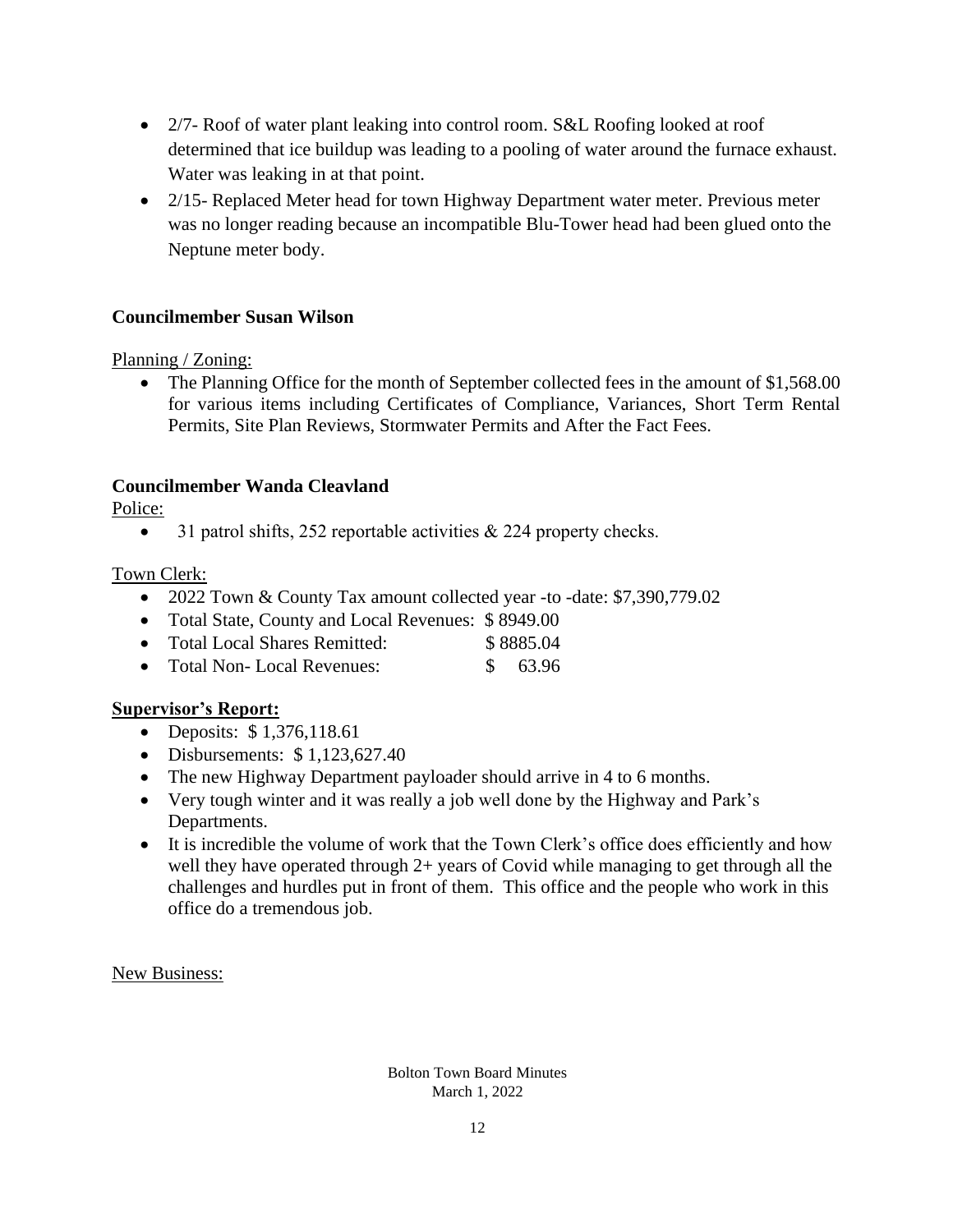• Resolution to authorize the Supervisor and Highway Superintendent to enter into an agreement with Peckham Road Corp. for milling and paving of Finkle Road in an amount not to exceed \$287,998.

Councilmember Wilson stated this was a good bid. Supervisor Conover agreed.

## **RESOLUTION #67**

Councilmember MacEwan moved, seconded by Councilmember Cleavland to authorize the Supervisor and Highway Superintendent to enter into an agreement with Peckham Road Corp. for milling and paving of Finkle Road in an amount not to exceed \$287,998. **All in Favor. Motion Carried.**

• Resolution in support of the Lake George Park Commission creation of a lake-wide septic inspection as follows:

WHEREAS, the Town of Bolton recognizes that Lake George is the economic engine for our region and that visitors are attracted by the lake's crystal clear waters;

and WHEREAS, residents and visitors to our area rely on Lake George for their drinking water;

and WHEREAS, failing and poorly maintained septic systems around Lake George impact the lake's water quality, thereby threatening not only people's health but also the region's economic viability;

and WHEREAS, the need for a lake-wide septic inspection program has been identified by multiple task forces, watershed coalitions, surveys and initiatives since the 1980s;

NOW, therefore, be it RESOLVED, that the Town of Bolton Town Board hereby requests the Lake George Park Commission – as the entity empowered by the state to adopt rules and regulations for the collection, treatment and discharge of wastewater within the Lake George Park – to take the necessary steps to develop the framework for a lake-wide septic inspection program.

Supervisor Conover thanked Councilmember Wilson for being involved in this initiative. He said it was a very important initiative for the lake.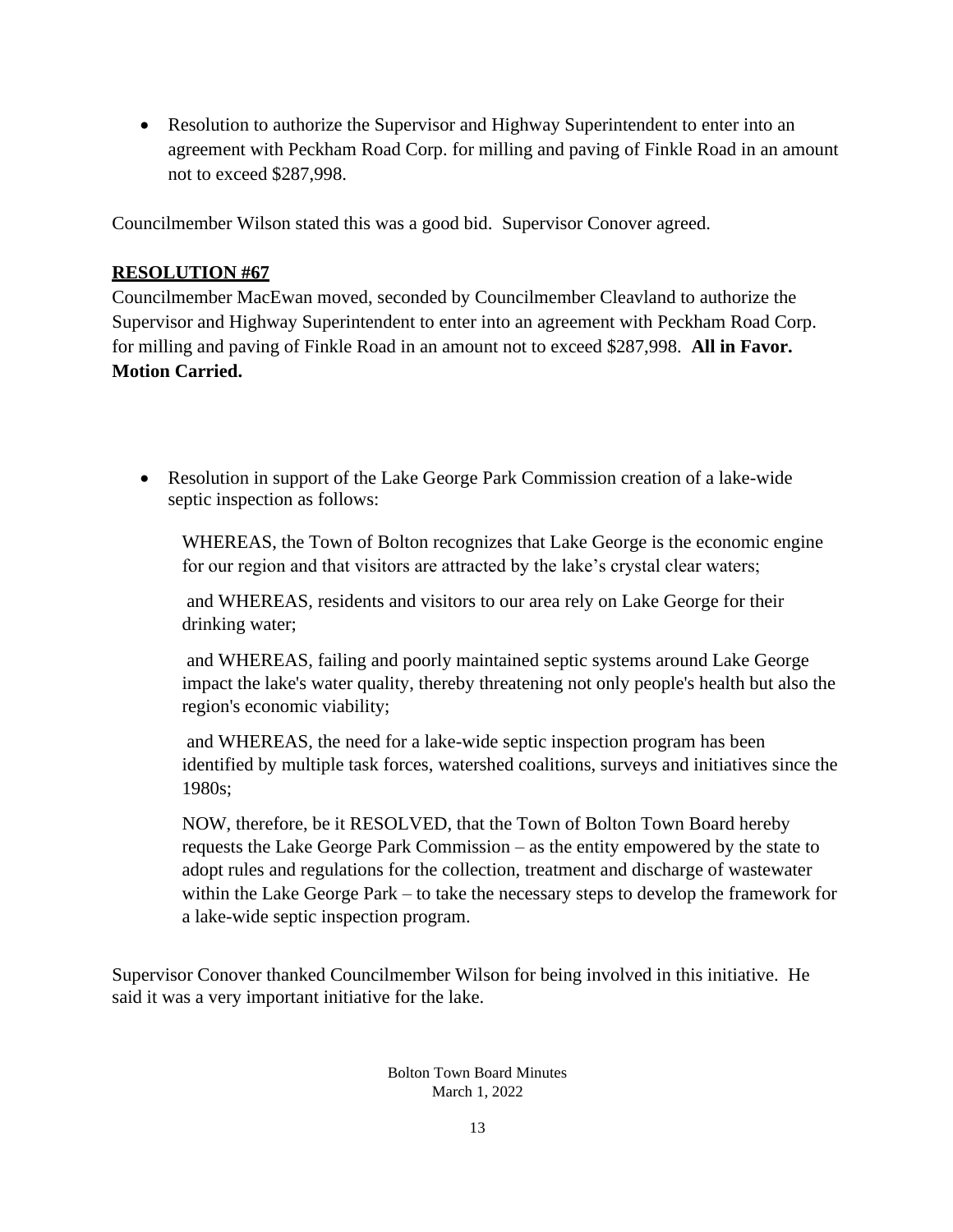Councilmember Wilson moved, seconded by Councilmember Cleavland in support of the Lake George Park Commission creation of a lake-wide septic inspection as follows:

WHEREAS, the Town of Bolton recognizes that Lake George is the economic engine for our region and that visitors are attracted by the lake's crystal clear waters;

and WHEREAS, residents and visitors to our area rely on Lake George for their drinking water;

and WHEREAS, failing and poorly maintained septic systems around Lake George impact the lake's water quality, thereby threatening not only people's health but also the region's economic viability;

and WHEREAS, the need for a lake-wide septic inspection program has been identified by multiple task forces, watershed coalitions, surveys and initiatives since the 1980s;

NOW, therefore, be it RESOLVED, that the Town of Bolton Town Board hereby requests the Lake George Park Commission – as the entity empowered by the state to adopt rules and regulations for the collection, treatment and discharge of wastewater within the Lake George Park – to take the necessary steps to develop the framework for a lake-wide septic inspection program. **All in Favor. Motion Carried.**

• Resolution to authorize the disbursement of Occupancy Tax funds in the amount of \$3,634.00 to the LGLC to support implementation of educational hikes and programs in conjunction with Up Yonda Farm Environmental Center.

Councilmember Wilson stated these monies would be used to offer 17 different programs locally and they would be working with the Up Yonda Farm Staff to run them. Supervisor Conover said he thought it was a great partnership and looked forward to seeing the programs implemented.

# **RESOLUTION #69**

Councilmember MacEwan moved, seconded by Councilmember Murnane to authorize the disbursement of Occupancy Tax funds in the amount of \$3,634.00 to the LGLC to support implementation of educational hikes and programs in conjunction with Up Yonda Farm Environmental Center. **All in Favor. Motion Carried.**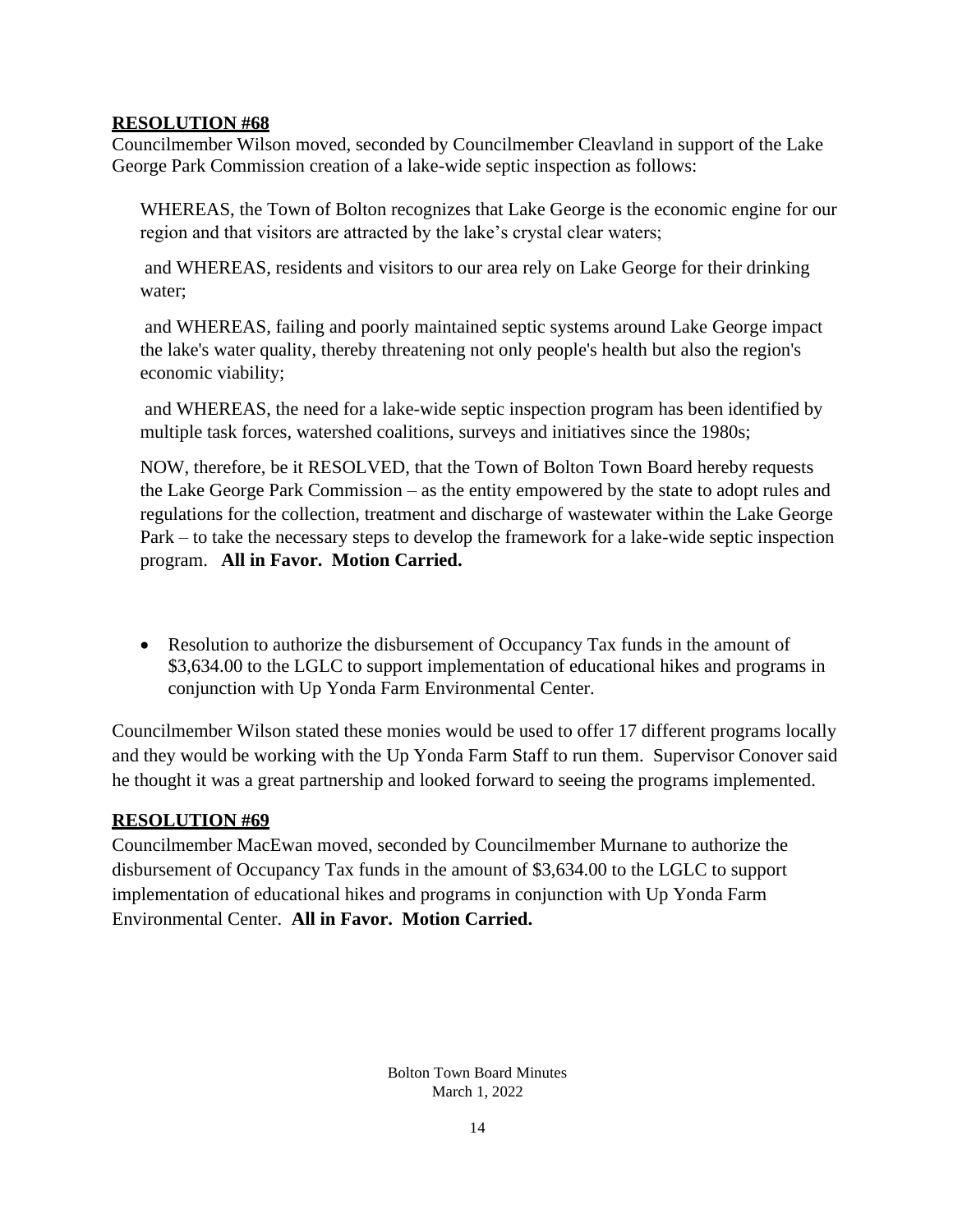• Resolution to approve Jodi Petteys, Town Clerk, to attend the annual NYS Town Clerks Association conference in Albany April 25-27.

# **RESOLUTION #70**

Councilmember Cleavland moved, seconded by Councilmember Wilson to authorize Jodi Petteys, Town Clerk, to attend the annual NYS Town Clerks Association conference in Albany April 25-27. **All in Favor. Motion Carried.**

• Resolution to authorize the Supervisor to enter into a Professional Service Agreement to for the preparation of development plans and specifications for work and bidding for the roof restoration on the Bolton Historical Society Museum with Nina Oldenquist, AIA, LEED AP of Oldenquist Design in an amount not to exceed \$14,100.

# **RESOLUTION #71**

Councilmember Murnane moved, seconded by Councilmember MacEwan to authorize the Supervisor to enter into a Professional Service Agreement to for the preparation of development plans and specifications for work and bidding for the roof restoration on the Bolton Historical Society Museum with Nina Oldenquist, AIA, LEED AP of Oldenquist Design in an amount not to exceed \$14,100. **All in Favor. Motion Carried.**

• Resolution to increase the cell phone stipend from \$25 a month to \$75 a month for Water Plant Trainee #1 beginning April 1, 2022.

# **RESOLUTION #72**

Councilmember Murnane moved, seconded by Councilmember Cleavland MacEwan to authorize the increase the cell phone stipend from \$25 a month to \$75 a month for Water Plant Trainee #1 beginning April 1, 2022. **All in Favor. Motion Carried.**

• Resolution to authorize a Public Hearing to be set to consider amending ordinance #24, entitled CODE OF ETHICS at the regularly scheduled 6:00 pm, April 5, 2022 Town Board meeting.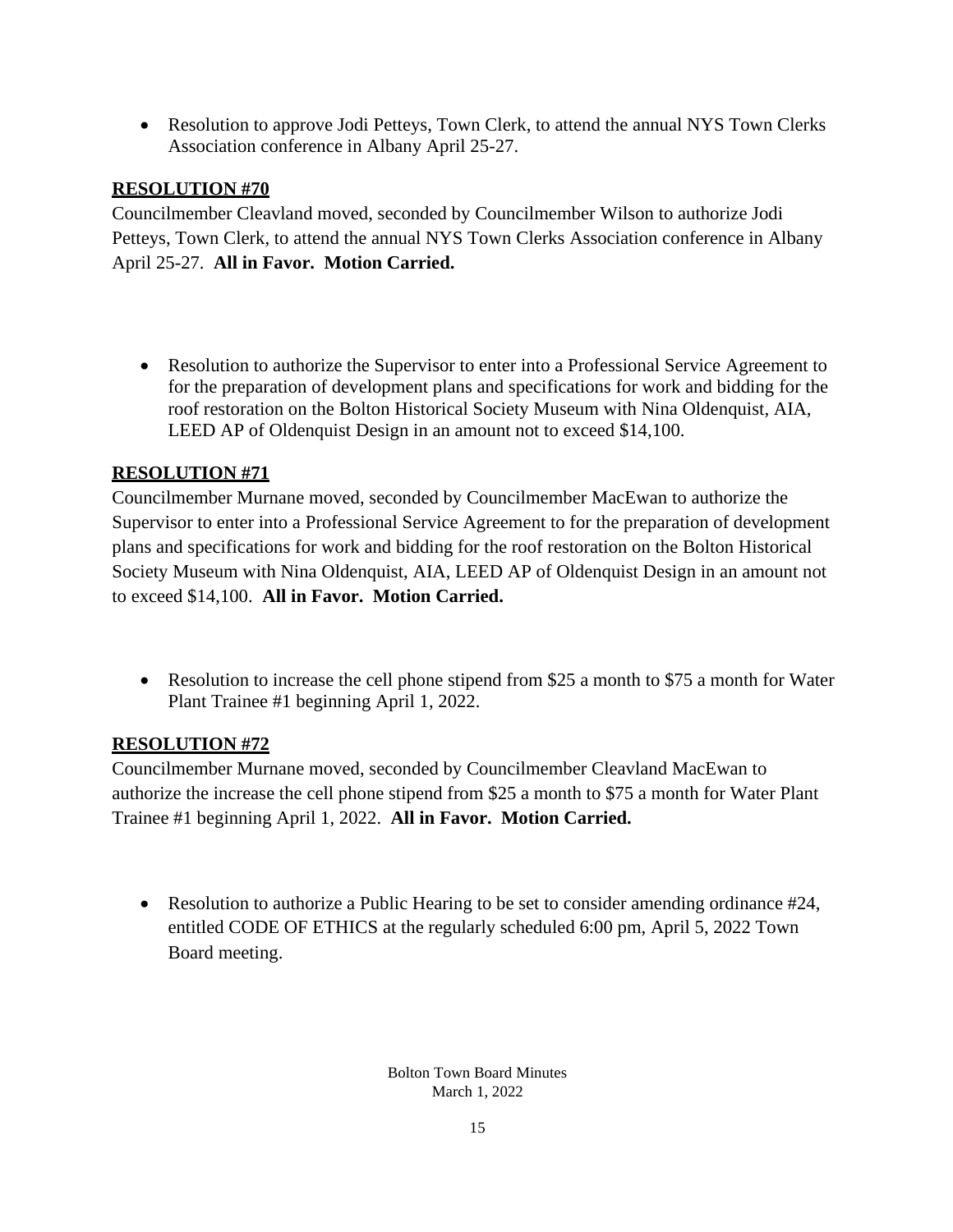Councilmember Wilson moved, seconded by Councilmember Murnane to authorize a Public Hearing to be set to consider amending ordinance #24, entitled CODE OF ETHICS at the regularly scheduled 6:00 pm, April 5, 2022 Town Board meeting. **All in Favor. Motion Carried.**

• Resolution to authorize the Supervisor to enter into a Professional Service Agreement with LaBella for professional services for the planned replacement of the existing doors at the Town Hall in an amount not to exceed \$10,250.00.

Supervisor Conover stated this would be to make the doors more current and this building more energy efficient.

# **RESOLUTION #74**

Councilmember Wilson moved, seconded by Councilmember Murnane to authorize the Supervisor to enter into a Professional Service Agreement with LaBella for professional services for the planned replacement of the existing doors at the Town Hall in an amount not to exceed \$10,250.00. **All in Favor. Motion Carried.**

• Resolution to authorize the Supervisor to enter into Professional Service Agreement with The LA Group for Veterans Memorial Park Visitor Enhancement and Waterfront Connectivity project Schematic Design Phase in an amount not to exceed \$55,090.00.

Supervisor Conover stated that 75% of this project is reimbursable by the grant.

# **RESOLUTION #75**

Councilmember Murnane moved, seconded by Councilmember Wilson to authorize the Supervisor to enter into Professional Service Agreement with The LA Group for Veterans Memorial Park Visitor Enhancement and Waterfront Connectivity project Schematic Design Phase in an amount not to exceed \$55,090.00. **All in Favor. Motion Carried**

# **Public in Attendance:**

Tony Hall, Board member of the Town of Bolton Historical Society, thanked the Town for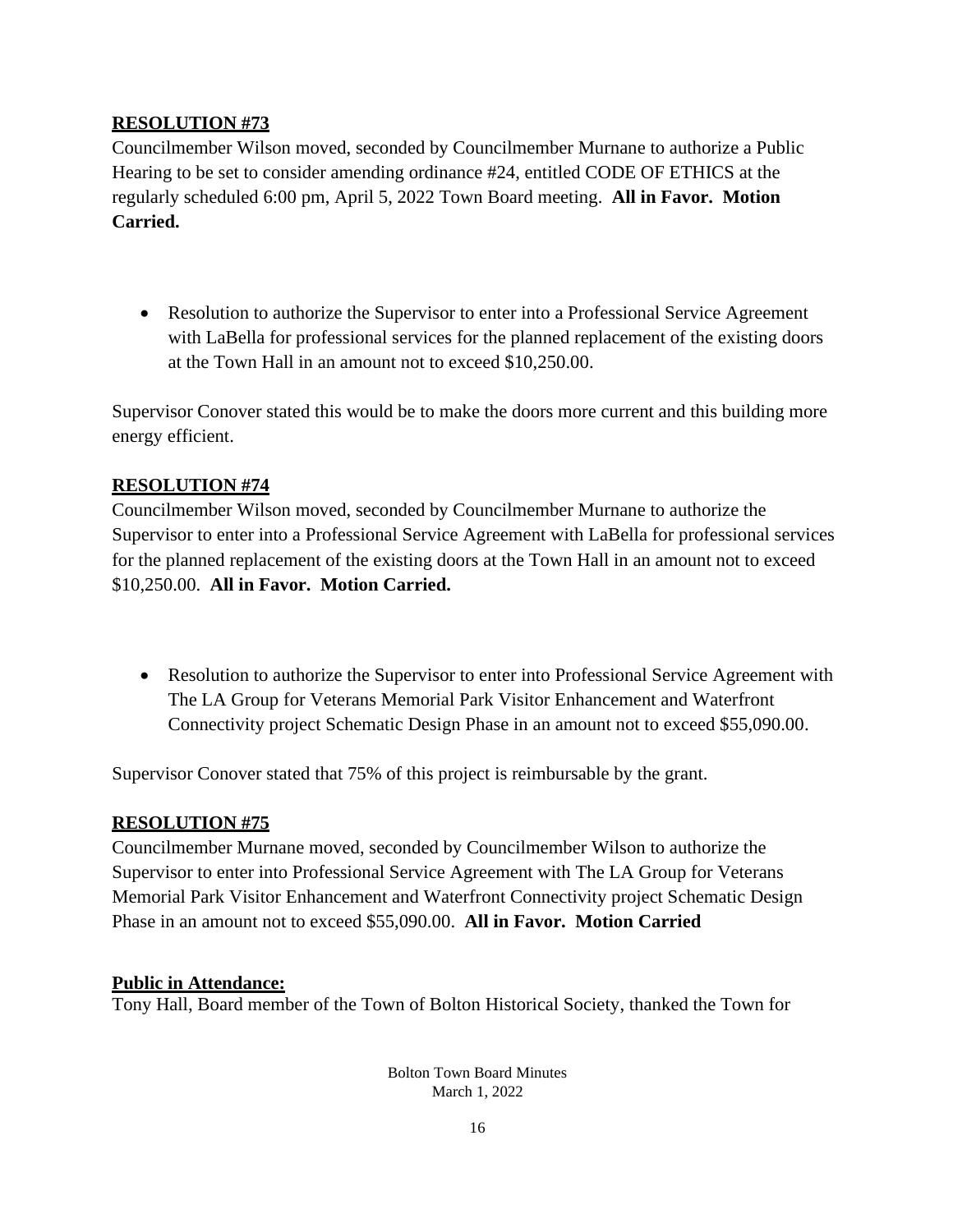advancing their collaboration and moving forward with reconstructing the roof. The Historical Society of the Town of Bolton is a separate entity from the museum. The museum building is owned by the town. The Historical Society will be responsible for the interior work of creating new exhibition spaces etc. They are working with the town because this is a town owned building and both the Town and Historical Society want to make sure that this building is maintained.

#### **RESOLUTION #76**

Councilmember Cleavland moved, seconded by Councilmember Wilson to approve the following transfers: **All in Favor. Motion Carried.**

#### TRANSFERS FOR MARCH 2022

| To                        | From               | Amount     |
|---------------------------|--------------------|------------|
| <b>SEWER:</b>             |                    |            |
| 1950.4 Judgments & Claims | 1990.4 Contingency | \$2,000.00 |

#### ADDITIONAL TRANSFERS:

\$20,000.00 to be transferred to Sewer District from General Fund. The transfer will be set up as a Due To / Due From in anticipation of upcoming Quarterly Billing.

#### **RESOLUTION #77**

Councilmember MacEwan moved, seconded by Councilmember Murnane to approve payment of the following bills: **All in Favor. Motion Carried.**

Abstract 2A

| General    | 245-285         | 6,477.42  |
|------------|-----------------|-----------|
| Sewer      | $46 - 55$       | 4,219.96  |
| Water      | 38-41           | 1,505.49  |
| St Lights  | $5 - 8$         | 148.75    |
|            |                 |           |
| Abstract 3 |                 |           |
| General    | 151-244 286-303 | 46,830.89 |
| Highway    | $35 - 64$       | 59,161.94 |
| Sewer      | 28-45 56-61     | 6,386.17  |
| Water      | 24-37 42-46     | 6,570.73  |
|            |                 |           |